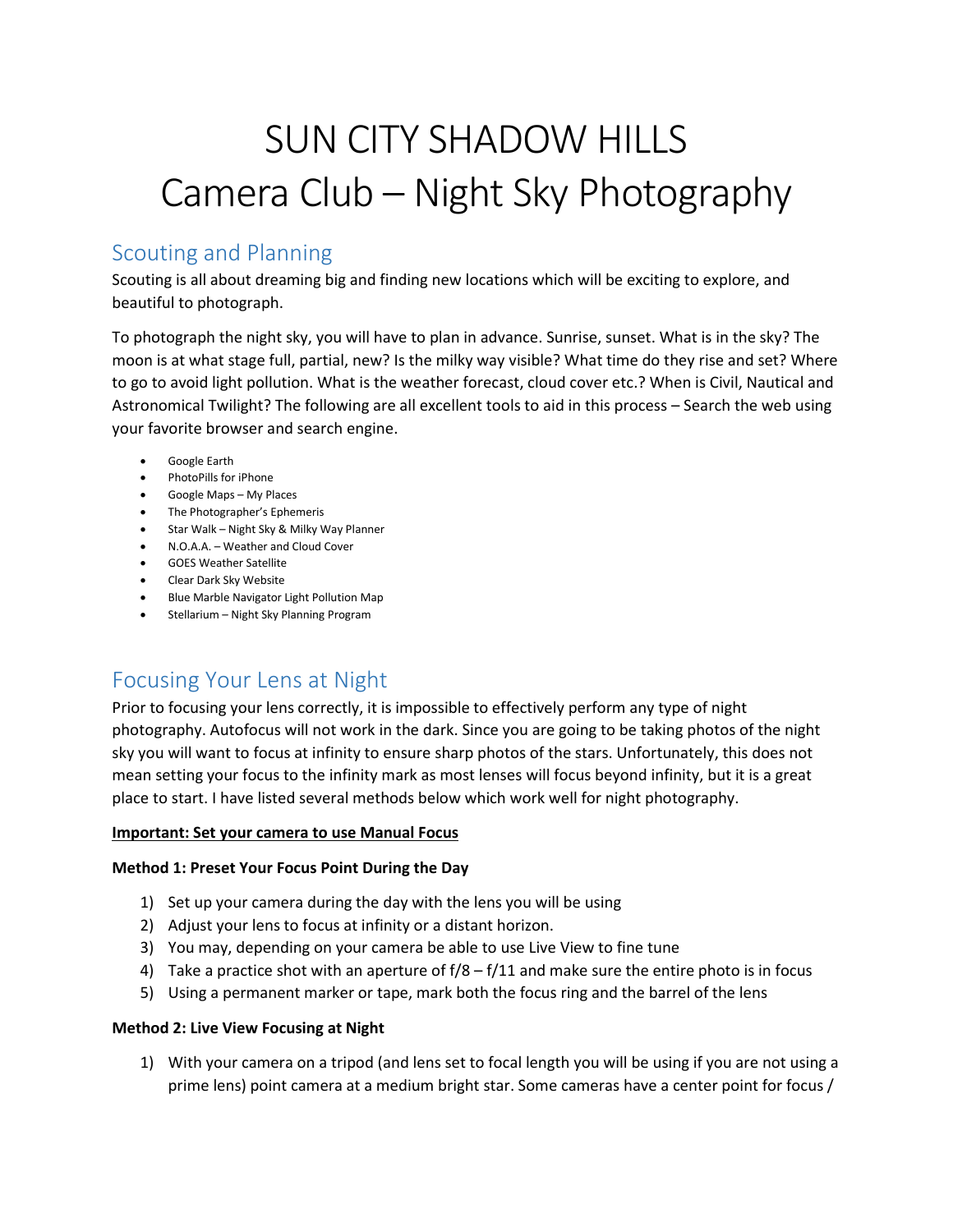exposure that will blink as you depress your shutter half way. If so, then with both eyes open you can center your lens on a star. This can be tricky and some practice may be required.

- 2) Once you have centered on a star then turn on live view and zoom in with live view to max (not lens). Now slightly turn the focus ring on your lens clockwise, then counterclockwise. You will see the star you have zoomed in on gets bigger, then smaller, then bigger again.
- 3) Turn your focus ring until the star is the smallest it can be, prior to growing larger again. The star is now in focus and you are focused at infinity. Note: The star you have zoomed in on may look blurry in Live View, this is okay. You should only be worried about finding the focus point where the star is smallest.
- 4) Turn off live view, take a practice shot, and make sure all of the stars are in focus.
- 5) In the case that the stars are still not in focus, repeat Step  $1 3$  until they are.

# **Method 3: High Contrast Focusing**

At times there is a very high contrast between subjects on the landscape's horizon and the sky. Effective use of this method depends on the time of night and the amount of light pollution present where you are shooting.

- 1) Turn on your camera's Live View shooting mode and adjust your lens focus to the infinity marker. Next use the "+" (zoom button) on your live view to zoom in on the high contrast distant (30+ feet away) horizon or object. You should be able to see the high contrast line where horizon transitions to sky.
- 2) Once you've zoomed in all the way on the horizon, slightly turn the focus ring on your lens clockwise, then counterclockwise. You will notice this high contrast line becomes blurry (less contrasted), then gets sharper again (more contrasted). You want to find the lens focal setting where the line is most contrasted and sharp.
- 3) Turn off your Live View and take a practice shot. Make sure all the stars are now in focus.
- 4) In the case that the stars are not in focus, repeat steps  $1 3$  until they are.

# **Method 4: Trial and Error (when all else fails)**

Last and least favorite method. Set focus on infinity marker and take a practice shot. Check if photo is in focus, if not slightly turn focus ring and try again. This could take 8-10 (or more) practice shots.

# **Method 5: Focusing at Night with Artificial Light**

Focusing with artificial light can be used in addition to any of the other 4 methods, given you are close enough to shine a light on the subject you want to focus on. Note this cannot be used for the stars but can be used for your foreground and then use focus stacking techniques to blend foreground and background.

# **TIP: Once you have set focus I recommend you tape your focus ring to prevent accidental movement. Recommended tape is gaffer tape as it will not leave any residue on your lens and camera.**

# Composition and Framing

Once you have decided where to go, try and get there during daylight so you can explore and plan your composition.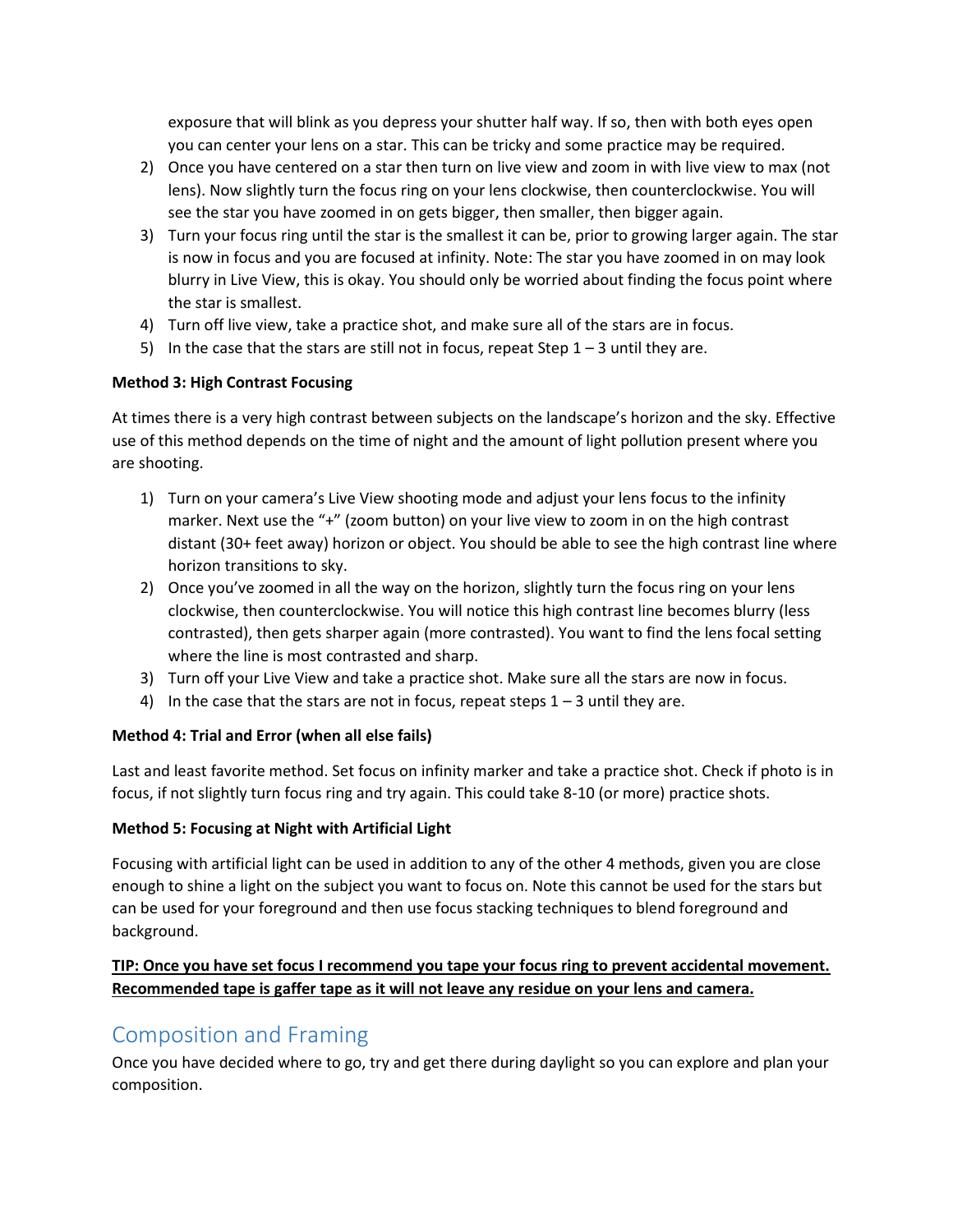The standard 'rules' of composition still apply at night. Pointing your camera straight up to only get the stars will not make a picture that will keep the viewers interest for very long.

The stars should be your focal point but you will also need other details such as a foreground element to create interest. Mountains, lakes, reflections, unusual rock formations can work well. Look for transitions in contrast or detail to bring in the viewer eyes.

Composition, as in any photograph is extremely important. This is beyond the scope of this workshop, but only mentioned so that it is not forgotten.

## **Framing Picture in the Dark**

- If Live View is good, use it with Exposure Simulation to frame. Depth of field (DOF) may require a smaller aperture (larger number)
- If Live View is not good, frame using lens wide open and very high ISO (12800, 25600…) 2-4 second exposure and review picture (ignore noise). Repeat until good composition.
- Use an artificial light source (flash light) to illuminate the foreground to assist in framing your composition

# Gear & Equipment

## **Minimum**

- 1) Tripod, the sturdier the better
- 2) Camera with manual mode functionality. Manual Mode means you can independently and manually adjust the ISO, Aperture, and Exposure time by hand.

#### **Important but not essential**

- 1) A timer / intervalometer. This is key for taking exposures longer than 30 seconds. Most DSLR cameras will take up to a 30 second exposure without a timer. You can also set your camera on 'B' or Bulb Mode and hold down the shutter button manually for longer than 30 seconds.
- 2) A wide angle lens with a very fast aperture. This will allow your camera's sensor to pick up as much light as possible in the shortest amount of time. For full frame cameras, wide angle lenses between 14mm and 20mm are recommended. For crop sensor cameras, wide angle lenses between 10mm and 17mm are recommended. Apertures of f/2.8 – f/4 are required. Recommend an f/2.8 or better.
- 3) A full frame camera with high ISO shooting capabilities. A full frame sensor provides a larger surface area to capture the light of the stars. Using a full frame camera will help to reduce the amount of noise in high ISO images in turn providing higher quality RAW files.
- 4) Spare batteries for everything, extra memory cards
- 5) Camera Lens cleaning gear
- 6) Headlamp preferably with red light so you do not lose your night vision
- 7) Flash Light for light painting
- 8) Tape preferably Gaffer Tape as it will not leave residue on your camera
- 9) Small Glow sticks to attach to tripod so that they are visible in the dark
- 10) Elastics to attach glow sticks or other straps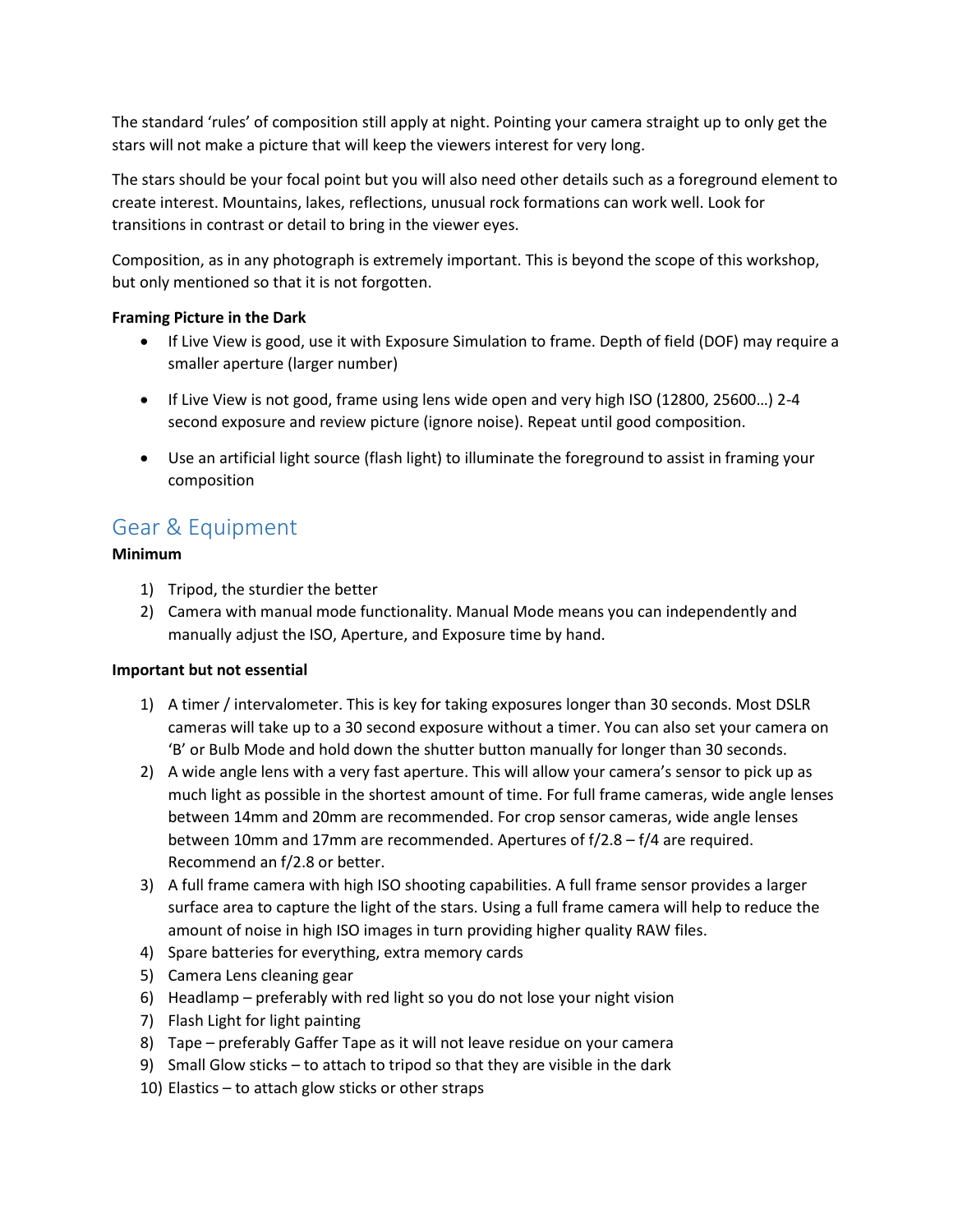11) Basic comfort item – Hand Warmers, appropriate clothes, water/ snacks, first aid, pliers

# Camera Settings

**What are the right exposure settings? This cannot be answered. The 'right exposure' with depend on many factors including but not limited to:**

- Camera body high ISO noise abilities
- Lens Speed
- How long after sunset
- How long before sunrise
- How much moon
- How long before moon rise
- How long after moon set
- How much light pollution
- How close, large and dark is the foreground

# **There are no rules, nothing is right or wrong – they will just influence what look you will get in different conditions.**

# The 500 Rule

Since the stars are always moving with respect to us here on Earth, technically the stars in your photos will always produce a trail, no matter how short the exposure time. The 500 Rule ensures these trails are small and unnoticeable when printing, viewing online or any other format. To obtain the maximum exposure time, take the number 500 and divide it by the effective focal length you will be shooting at. You can also reference the 500 Rule Chart below.

If you are not shooting with a full frame camera, you will need to know your cameras crop factor. This you should be able to get from your camera's manual or 'Google' your camera's make and model for more information.

If using full frame camera, then your crop factor will be 1.

Next, using the crop factor calculated above and the focal length you will be shooting with, calculate the maximum exposure time your camera can capture, prior to exhibiting star trails

*Maximum Exposure Time (Seconds) = 500 / (Focal Length (mm) x Crop Factor)*

| <b>Focal Length</b><br>(MM) | <b>Sensor Size Full</b><br><b>Frame</b> | Max. Exposure<br>Length (Seconds) | <b>Crop Sensor 1.5x</b><br>(mm) | <b>Max Exposure</b><br>Length (Seconds) |
|-----------------------------|-----------------------------------------|-----------------------------------|---------------------------------|-----------------------------------------|
| 12                          | 12                                      | 42                                | 18                              | 28                                      |
| 16                          | 16                                      | 31                                | 24                              | 21                                      |
| 20                          | 20                                      | 25                                | 30                              | 17                                      |
| 24                          | 24                                      | 21                                | 36                              | 14                                      |
| 28                          | 28                                      | 18                                | 42                              | 12                                      |
| 35                          | 35                                      | 14                                | 53                              | 10                                      |

# **500 Rule Chart**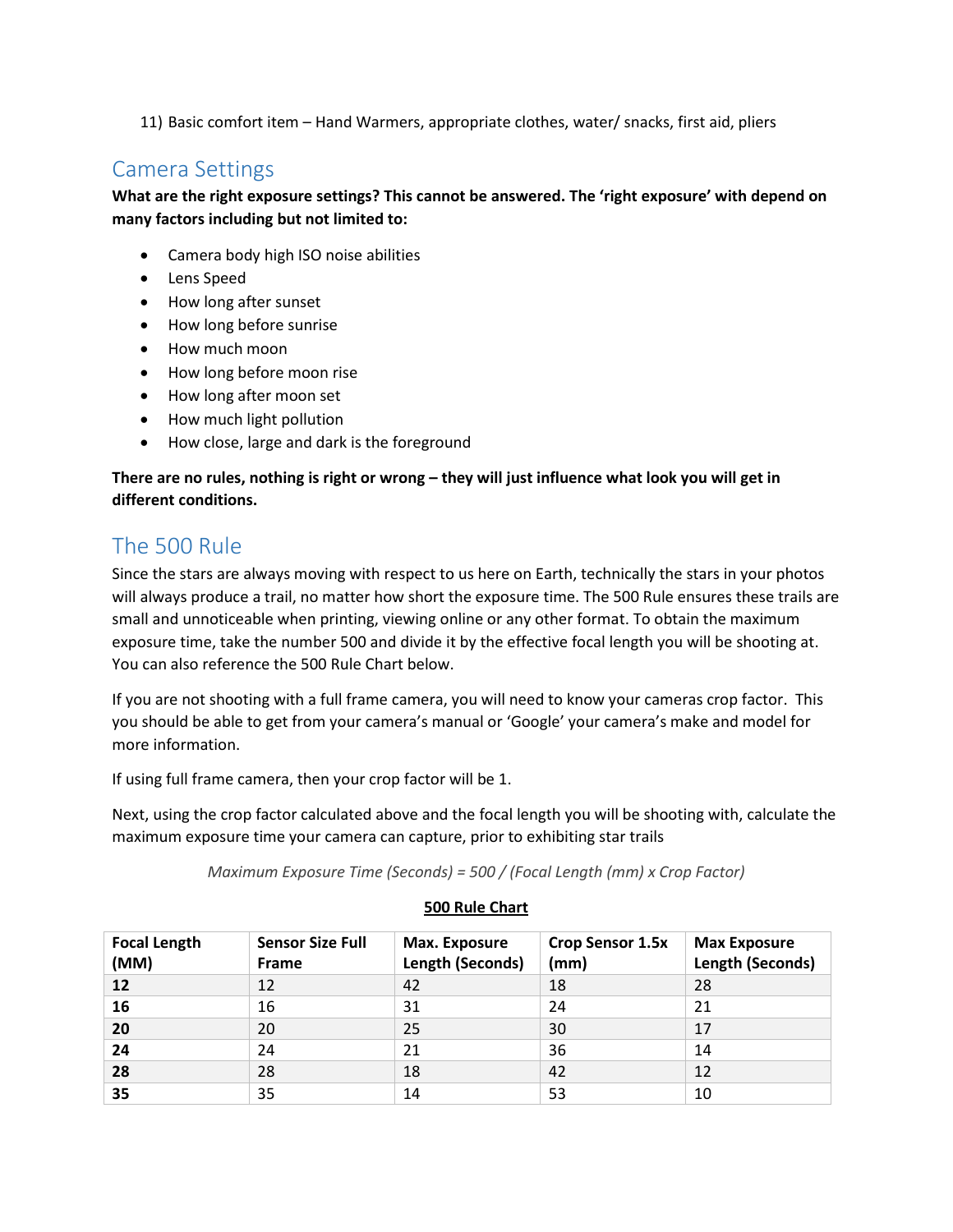#### **Exception to the Rule**

As with most 'Rules' in photography, they are simply a guide line. You will need to determine for yourself how much of a star trail you are willing to tolerate. Some photographers will use a '600 Rule' (more trailing) or a '400 Rule' (less trailing) for themselves. 600 Rule could work for you if you are only taking photos to post on the web. If you plan on printing to large format, then you may want to use the '400 Rule. Simply change 500 in the formula above with either 600 or 400.

Bottom line you will have to experiment with different exposure times to determine what works best for you.

# Milky Way (Star Points)

- **Camera Mode:** Manual
- **File Format:** RAW (preferable)
- **White Balance:** Daylight or Incandescent or Kelvin 3500 4500. If shooting in RAW then can be adjusted in post but still nice to see on back of camera while shooting
- **Long Exposure Noise Reduction (LENR) / High ISO Noise Reduction:** Can be left on but some post processing tools do a better job. You should test with your camera and post processing tool. I usually turn off and adjust in post.
- **Focal Length:** The wider the angle the better.
- **Focus:** Manual at infinity
- **IS or VR (Image stabilization):** Off
- **Mirror Lockup:** OK every little vibration can add up.
- **Shutter Speed:** Set longest shutter speed possible using 500 rule.
- **Aperture:** Wide open to get the most stars, but stop down for DOF or if needed to reduce coma
- **ISO:** 800 6400 as needed. Set this last as it is the only destructive / noise inducing setting

When taking the picture use your cameras timer or remote shutter release. Do not press the shutter directly on the camera as this will create unnecessary vibration.

A good starting point, assuming effective focal length of 14mm on a full format camera

- Shutter: 30 Seconds
- Aperture: F/2.8
- $\bullet$  ISO: 3200

Some cameras have custom setting that you can program, I suggest you set one for Milky Way settings using the above.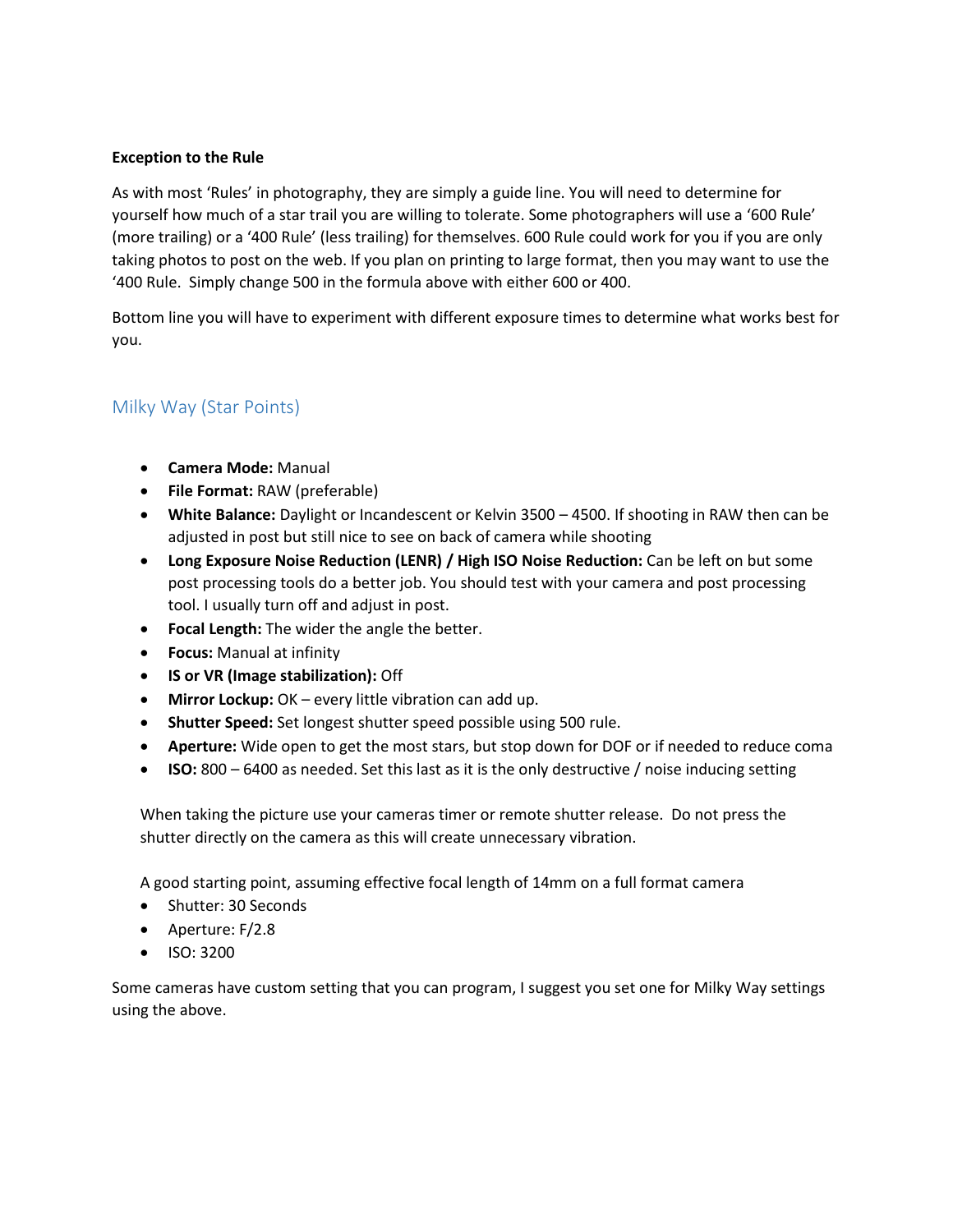# Star Trails

First things first, determining the type of trails you want in your composition. To take circular trails you will want to point the camera north and possibly have the north star (Polaris) in your composition. For arcs point east or west. Pointing southeast or southwest towards the equator can produce arcs going clockwise and counterclockwise as you will pick up stars in both the southern and northern hemispheres.

Star Trail photography is more forgiving than Milky Way photography. A fast lens is still recommended. Multiple fully charged batteries as you will be shooting over time ranging from 30 minutes to 4 hours. You could take multiple exposures and blend in post or one long exposure. A single long exposure is not recommended as the star trails will not be able to transverse the entire composition of the photo. Instead, these star trails will resemble long streaks of light in the sky.

The total time or number of exposures required is difficult to determine. This is dependent on your composition. I suggest a minimum of 30 minutes but would recommend 3-4 hours, as this would capture enough single exposures to produce some nice star trails. Most likely you will have more photos than required. These can be discarded later on. You will be able to better judge this with more experience as to what you like to see.

I highly suggest using a camera timer or intervalometer. Some cameras have an interval timer mode built into them, this works as well.

After calculating the elapsed shooting time, adjust your camera to mimic these settings. Input the following settings into your camera timer / intervalometer.

- **Exposure Time:** The length of each exposure. For example, you may choose an exposure time of 2 minutes.
- **Time Between Each Exposure:** I would suggest using 1 second between each photo.
- **Elapsed Shooting Time / Total Number of Exposures:** The total length of time that your camera will be taking or the total number of photos you would like your camera to take. For example, you may want to take 100 exposures at 30 seconds each, with 1 second between each shot.

When taking the picture use either a 2 or more second delay or remote trigger / cable. Do not press the shutter directly on the camera as this will create unnecessary vibration.

# Camera Settings

- **Camera Mode:** Manual
- **File Format:** RAW (preferable)
- **White Balance:** Daylight or Incandescent or Kelvin 3500 4500. If shooting in RAW then can be adjusted in post but still nice to see on back of camera while shooting
- **Long Exposure Noise Reduction (LENR):** Off.
- **High ISO Noise Reduction:** Off
- **Focal Length:** For star trails any focal length will work. The larger the focal length the longer your star trails will appear over a shorter amount of time.
- **Focus:** Manual at infinity
- **IS or VR (Image stabilization):** Off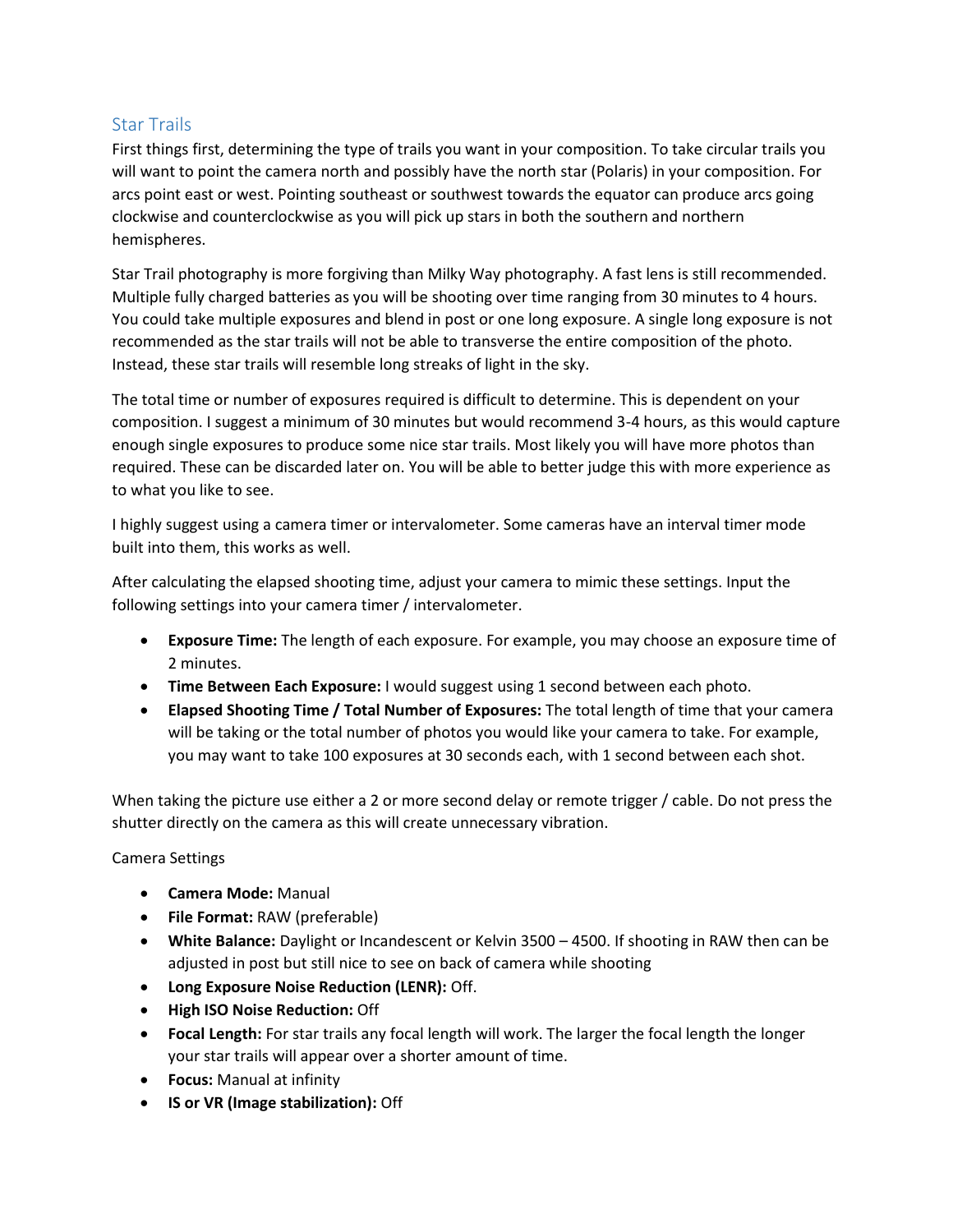- **Mirror Lockup:** OK (but not if there is a delay before lockup) every little vibration can add up.
- **Shutter Speed:** Anywhere from 30 seconds to 5 minutes. For brighter, denser star trails use many shorter exposures. For dimmer, less dense star trails, use fewer longer exposures.
- **Aperture:** f/2.8 f5.6 The aperture setting is not as important in star trail photos as in Milky Way photos. You can experiment to what works best.
- **ISO:** ISO settings for star trail photography depend on how much ambient light is present. You can shoot star trails when the moon is visible, just make sure to shoot in the opposite direction of the moon. Keep the ISO as low as possible. Start at 300 increasing as required but do not exceed 800.

## **A good starting point, but depends on ambient light**

- Shutter: 5 Minutes
- Aperture: F/5.6
- ISO: 400

Some cameras have custom setting that you can program, I suggest you set one for Star Trails settings using the above.

There are various tools you can use to stack your multi pictures to create longer star trails. (See attached) Most of these tools will make use of "dark frames" (same as the real shot but with the lens cap on) to aid in the process and reduce noise.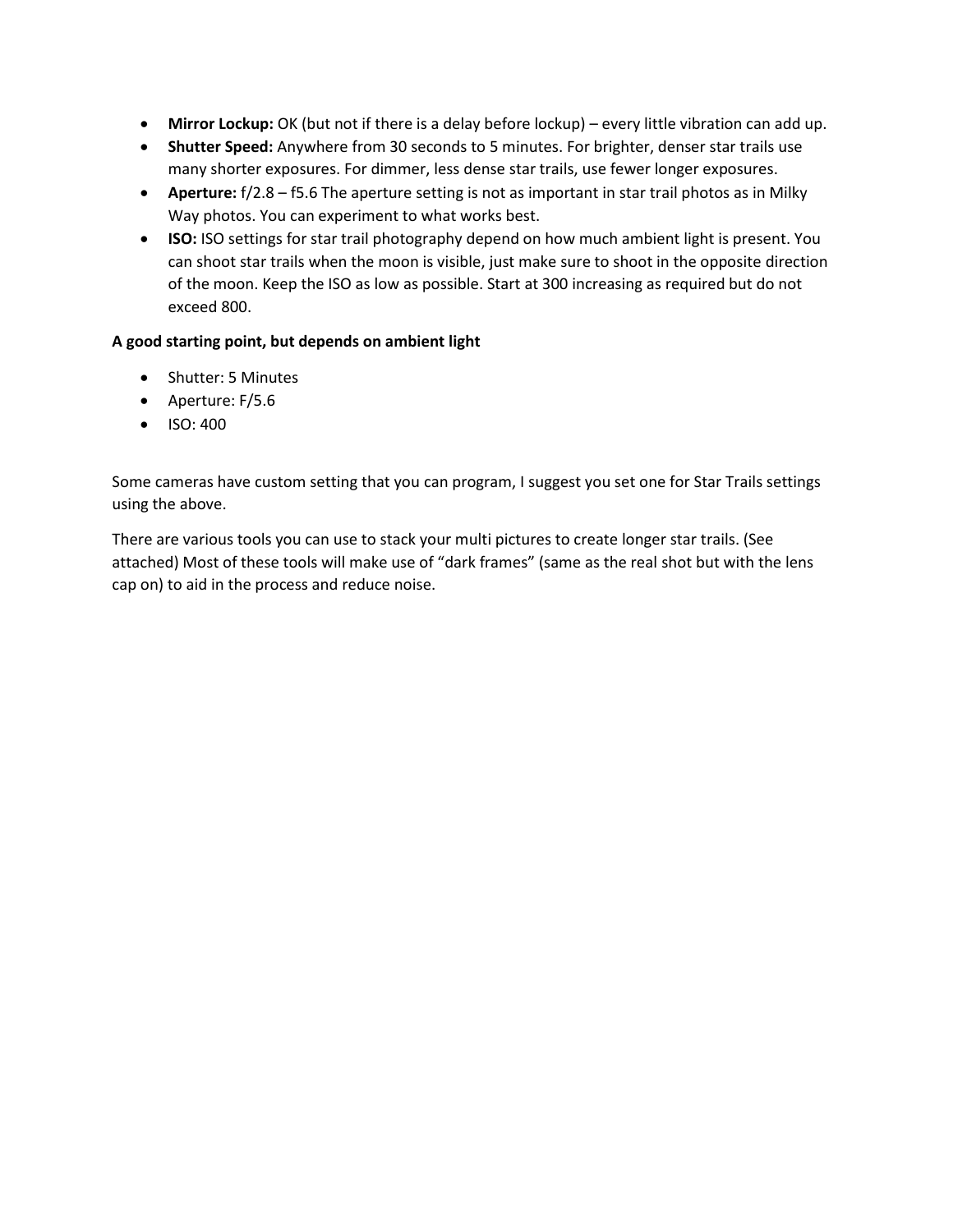# Light Painting

Light painting uses external light sources providing light to objects in your photo composition that you would like to stand out. These objects would otherwise be so dark that the camera could not correctly expose them.

When done correctly, light painting can work very well. When done incorrectly, light painting can look unnatural and ruin the photo.

Light painting is not something that should be used on every photo, but in specific cases it is required.

The idea is to try and light your subject with as soft and natural glow as possible.

# **Tips**

- You should never point your light directly at the object you are trying to illuminate and always use a diffuser.
- You could bounce the light off your hand or the ground around the object. Also you could shine the main beam of you light above the subject, some of the light rays will still fall on the subject.
- Shine the light from the side to create more shadows, never in line with the camera.
- Always keep to light source moving, to prevent hot spots
- It is not always necessary to light paint the subject over the entire exposure. When taking Milky Way photos at very high ISO (2000 – 6400) you may only need to light paint the subject a quarter to a half of the total exposure time.
- Try taking several shots and review. Example if you are taking a 30 second exposure, try light painting for 15 seconds (counting in your head), review picture and adjust light paint time up or down depending on whether you want more light on the subject or not.
- Try different photos changing the direction of the light, left, right, up, down, bouncing, etc. This can lead to some very dramatic results.
- If there is a moon this could also work very well for light painting. It provides soft and natural glow that cannot be matched by an artificial light source.
- To ensure focus throughout your composition, you could take a couple of shots, focusing at infinity for the stars, then at the subject you are light painting and use focus stacking to blend these photos in post.

Recommended Flashlights for Light Painting

- Incandescent Maglite
- Xenon Streamlight Scorpion
- Nichia 219 High CRI Eagtac D25LC2

Generally, most LEDs are too cool/blue around 8000 kelvin, unless used with an orange gel / filter. You will want lights in the 3000 – 4000 kelvin range – Xenon is perfect at 3500 kelvin. Also important to have a diffuser for the light. A white handkerchief works great.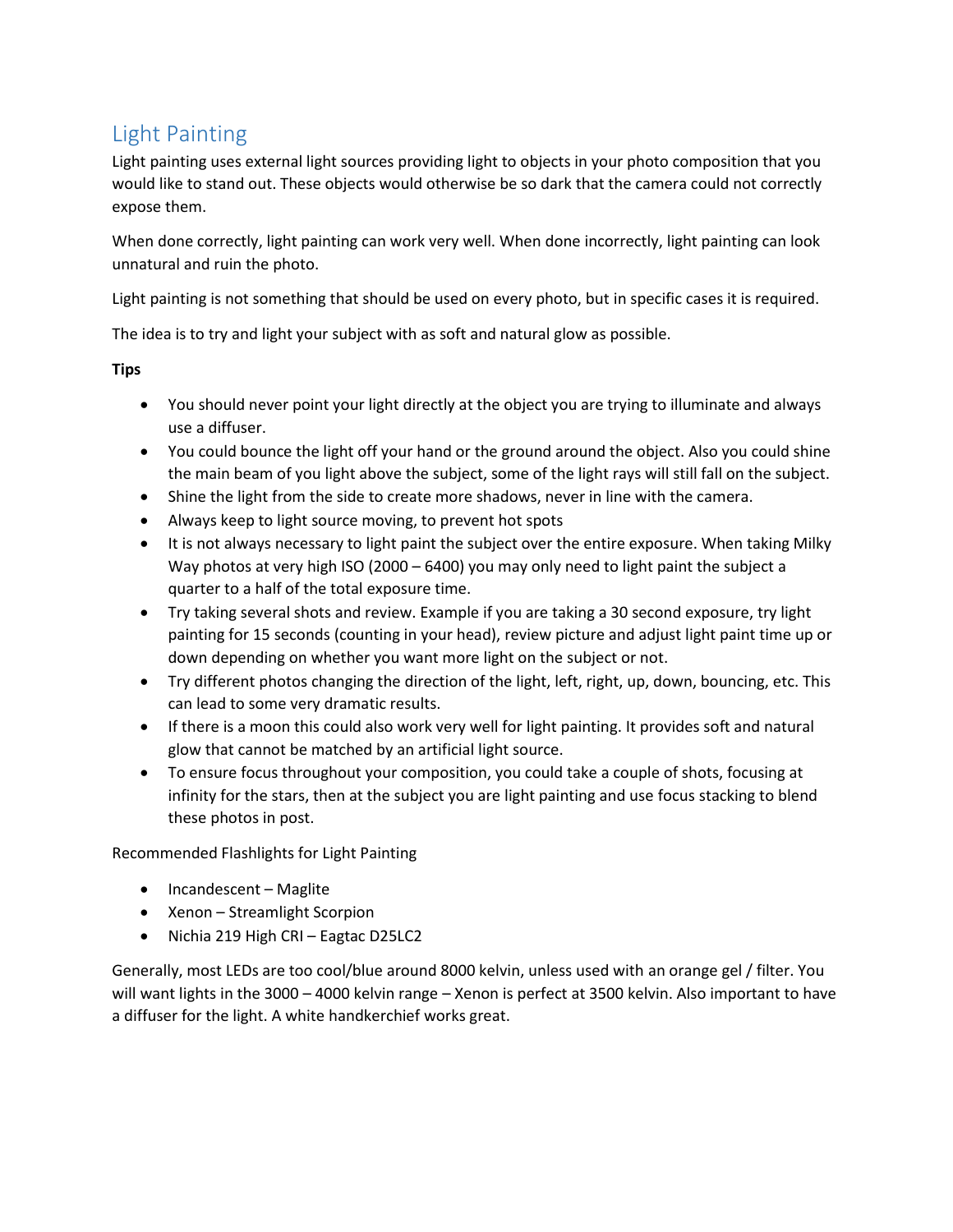# Advance Techniques

## **Exposure Blending**

The 500 Rule is only necessary because the stars are moving relative to us. Since the foreground / landscape we are taking photos of is not moving, we really don't need to use the 500 Rule to capture the entire photo, only the sky and stars. For this reason, Exposure Blending works very well to obtain higher image quality in the foreground / landscape portions of the night photos.

Here are the steps required for Exposure Blending

- Once you're done capturing the Milky Way, Star Trail or sky portion of your composition, leave the focal point and focal length as they are.
- Re-adjust the exposure time, ISO, and aperture, allowing you to take a long exposure of the landscape. You could use a several minute exposure at a much lower ISO (100 – 800 range) and a slightly higher aperture (f/3.2 – f/4 range) to increase your depth of field.
- Now that you have the two photos taken, one for the sky and one for the landscape, they can be blended together in Photoshop or other post processing software.

#### **Panoramic Images**

Panoramic images are a subject that requires a great deal of practice and previsualization. This is doubly true when photographing at night but can lead to some amazing images.

# POST PROCESSING

Post processing and editing in the digital photography world is just as important as capturing the images. You can be the best photographer in the world, but, if you're not able to translate your vision from a RAW image file into the final work of art, then all is lost.

Out of scope for this workshop, but our club does offer two Special Interest Groups (SIG) on post processing. One for beginners and one more advanced; I encourage you to attend the one that suited to your experience level.